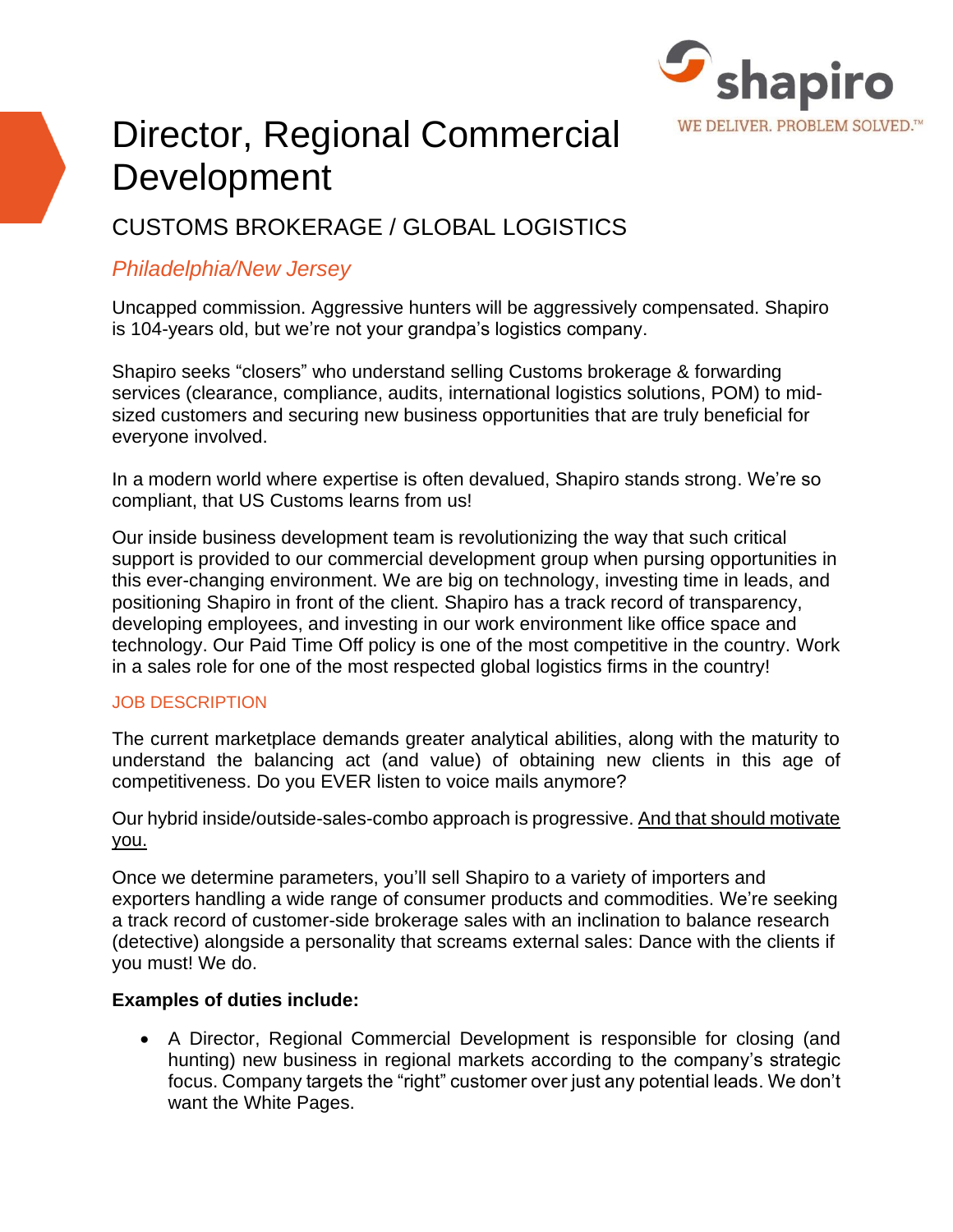• Over time, consult with importers/exporters on how to expand and better manage their global logistics programs by positioning Shapiro's services. And close them.

## SKILLS

Ability to remain engaged and focused. Excellent written and verbal communication skills. Ability to generate creative solutions and/or problem-solve. Know the process and then think outside of the box.

\*Project management skills to handle a variety of customers on your desk. Ability to utilize current tech tools to increase efficiency and innovate solutions.

- Strong computer/tech skills (Excel, Office, proprietary databases).
- Must be resourceful, flexible, organized, detail-oriented, and team-oriented.
- Ability to effectively communicate with a variety of contacts, vendors, and departments required (internal and external customers).
- Reliable. Punctual. Organized.
- Discipline to implement and follow Standard Operating Procedures.
- Team player able to build trust and prove dependability.
- Critical thinker. Aptitude to be cross-trained and contribute.
- Ability to handle various tasks simultaneously under high pressure and within demanding time constraints.

# EDUCATION AND EXPERIENCE

- Proven ability to close targeted business
- Must be progressive with tech, writing, and communication skills.
- 5+ years of sales experience.
- Prefer four-year, BA/BS degree in International Business or Supply Chain Marketing / Logistics or equivalent.
- Strong knowledge of domestic and international geography.
- PC proficiency, including Microsoft Office, databases, software, web-based applications, CRM, and vendor's systems.
- Proficiency of interactive social media platforms.
- Ability to work independently.
- Ability to consistently meet deadlines and maintain steady performance and enthusiasm in a dynamic, time-sensitive work environment.
- Must be able to work both independently and cohesively with others in a supportive role. Ability to organize and schedule a high volume of work, and to react promptly to last minute changes in priorities.
- Good administrative proficiency and customer service skills.
- Ability to prepare detailed, effective presentations and marketing materials.
- Continual attention to detail in composing and proofing materials.
- Willingness to travel.